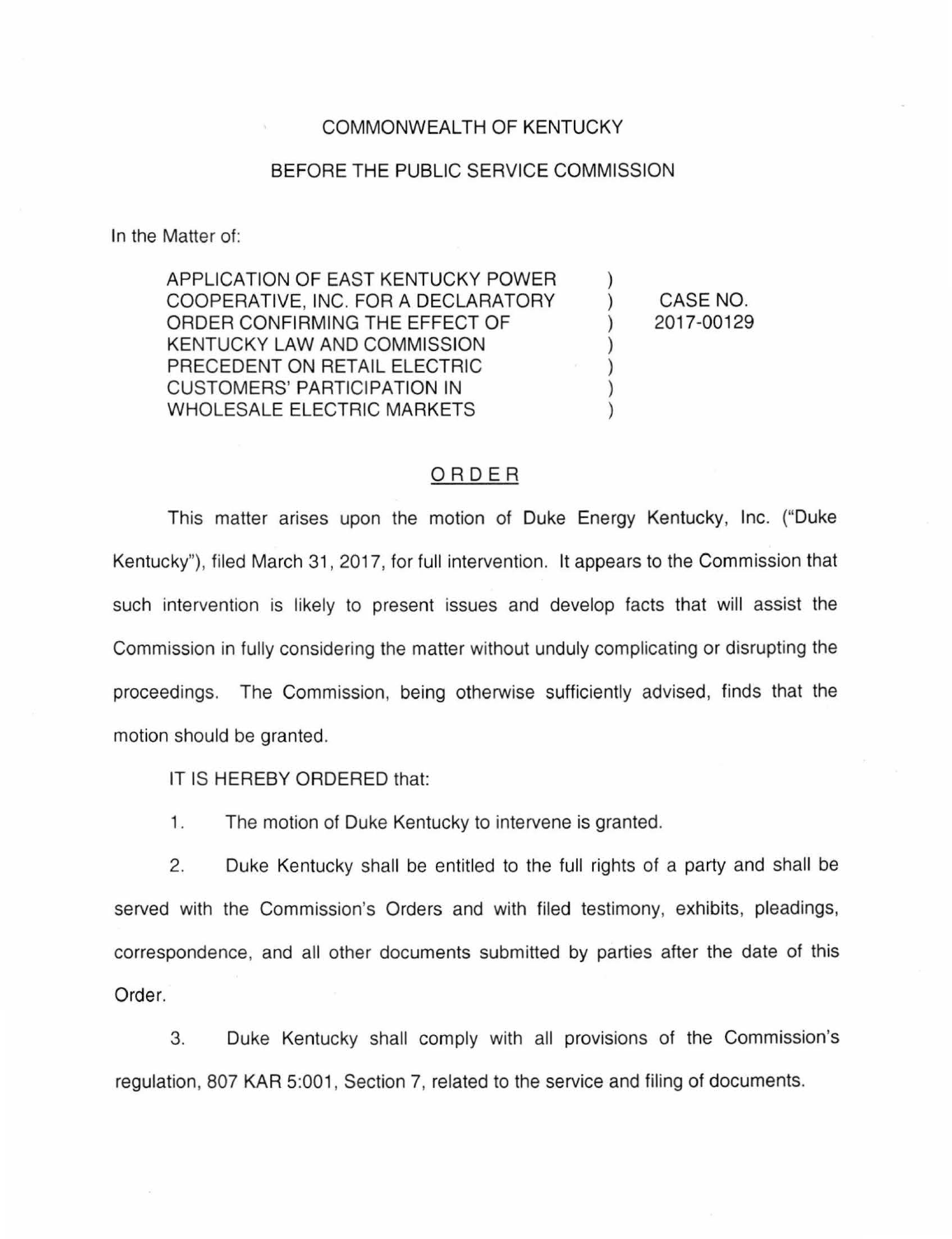4. Within seven days of entry of this Order, Duke Kentucky shall provide its electronic mail address to which all electronic documents issued by the Commission and other parties of record may be served upon Duke Kentucky in accordance with 807 KAR 5:001, Section 4(8)(b).

By the Commission



**ATTEST:** Jaline K. Matheus

Case No. 2017-00129